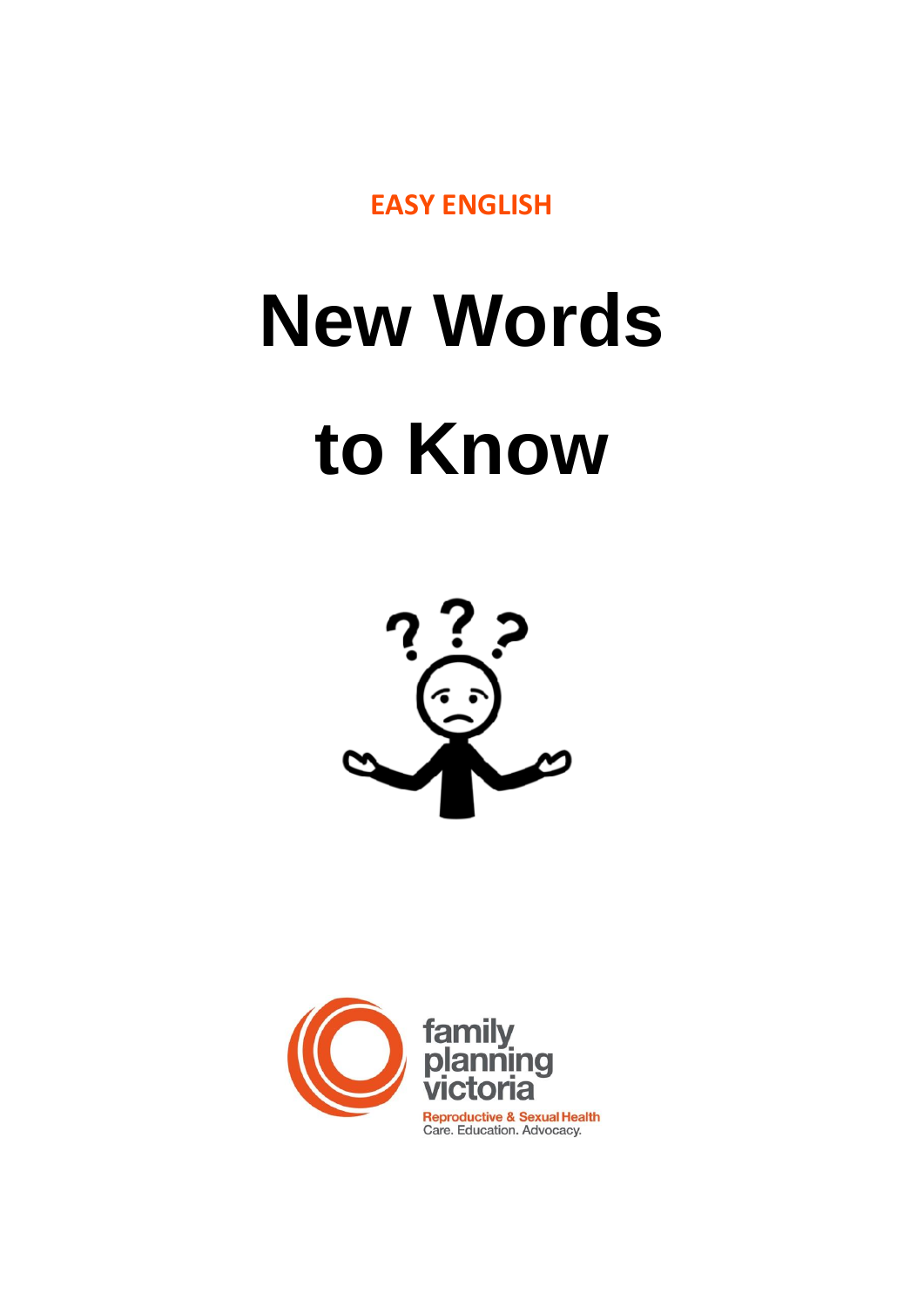

There are some words in our fact sheets

that may be

- new
- long

**or**

• medical words.

We have made them **blue** the first time we

use them in each fact sheet.

That is so you know they are here.



We talk about them here in everyday words.

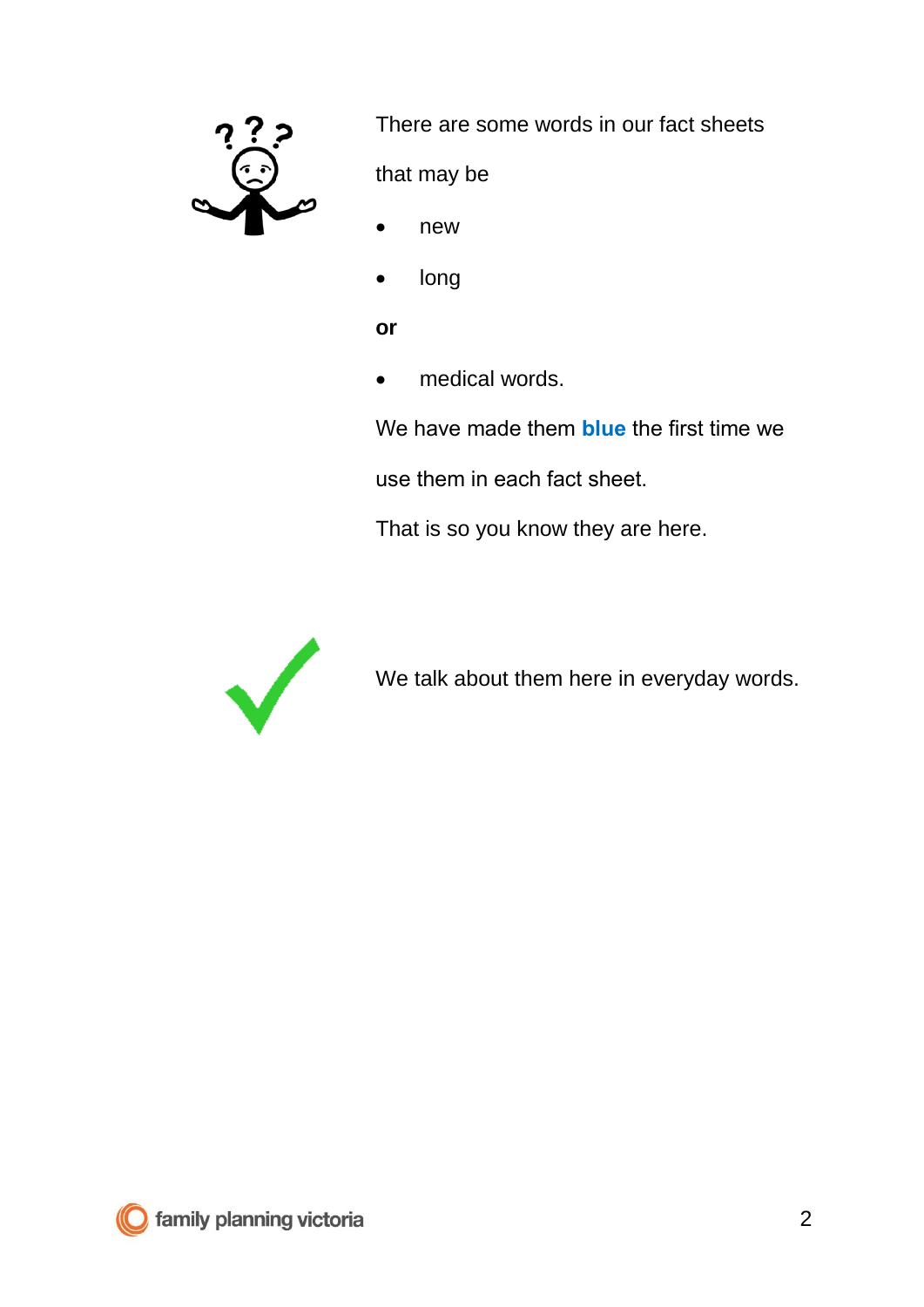

# **Anal Sex**

A penis goes into an anus.



#### **Anus**

It is the hole in your bottom.

Poo comes out of it.

It is also called a

- bottom
- arse
- bum.



#### **Breasts**

Most women have breasts.

They are on her chest.

Breasts can be different sizes.

Most women have 2 breasts.

They can also be called boobs.

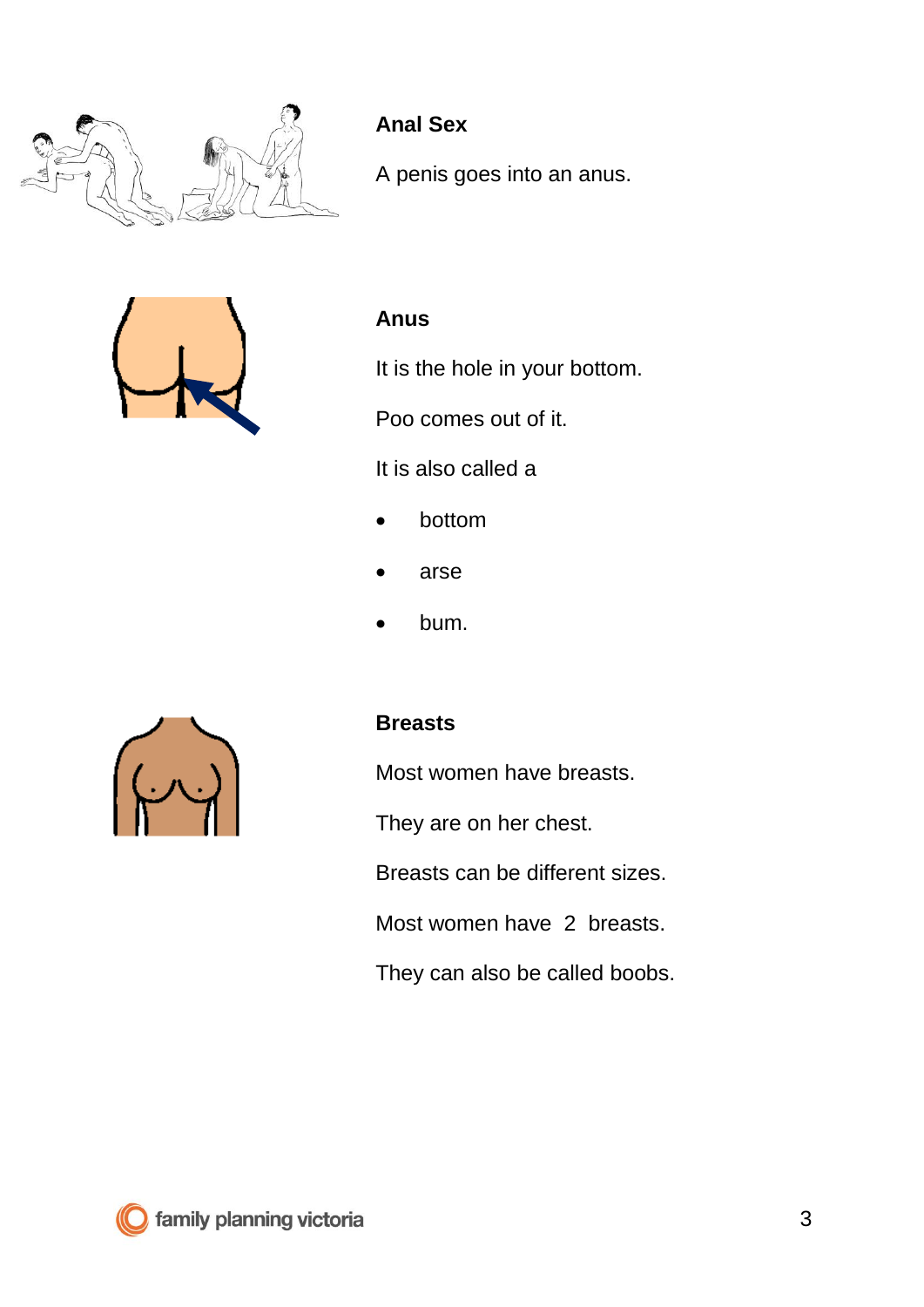

#### **Cervical Screen**

A test to see if your cervix

is healthy

**or**

has HPV.



#### **Cervix**

Most females have a cervix.

It is inside.

It is the lower part of the uterus and has a small hole to the vagina.

It opens very wide for a baby to be born.



# **Contraception**

People use it when they have sex.

It should stop a pregnancy from starting.

It means there will **not** be a baby.

There are lots of different types

of contraception.

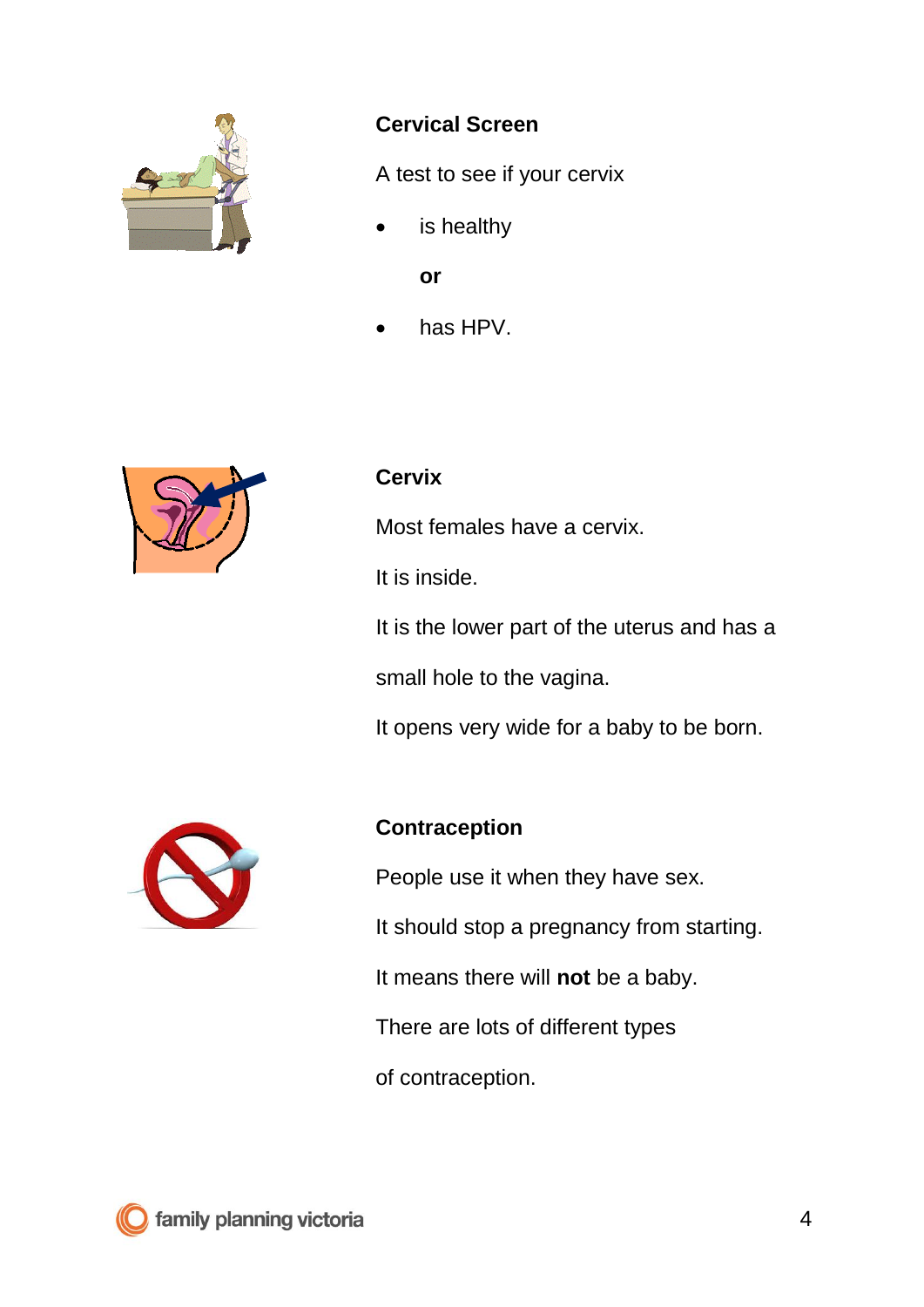



# **Foetus**

The word used when a baby is inside the mother.

## **Fluid**

They are different liquids.

There is fluid in a

- mouth. This is called saliva.
- nose. This is called mucous.
- bottom. This is called anal mucous.
- penis. This is called semen.
- vagina. This is called vaginal mucous.



#### **Genes**

You can **not** see your genes.

Your genes come from your parents.

Your genes say what you will look like. Like,

- your eye colour
- your skin colour
- your hair colour
- how tall you may be.



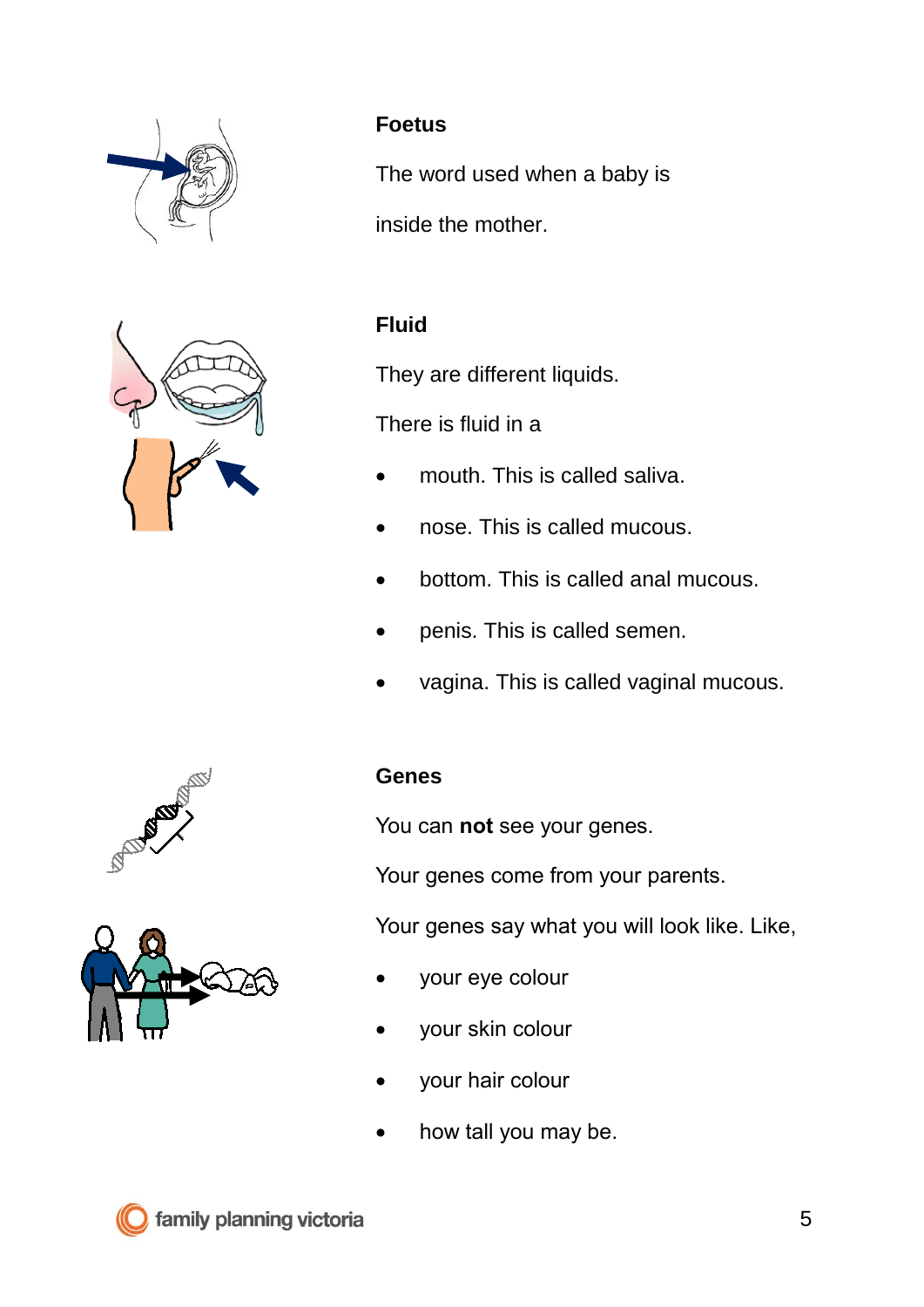



# **Genitals**

These are your private body parts.

They are between your legs. Like

penis



• vulva



• vagina



testicles.

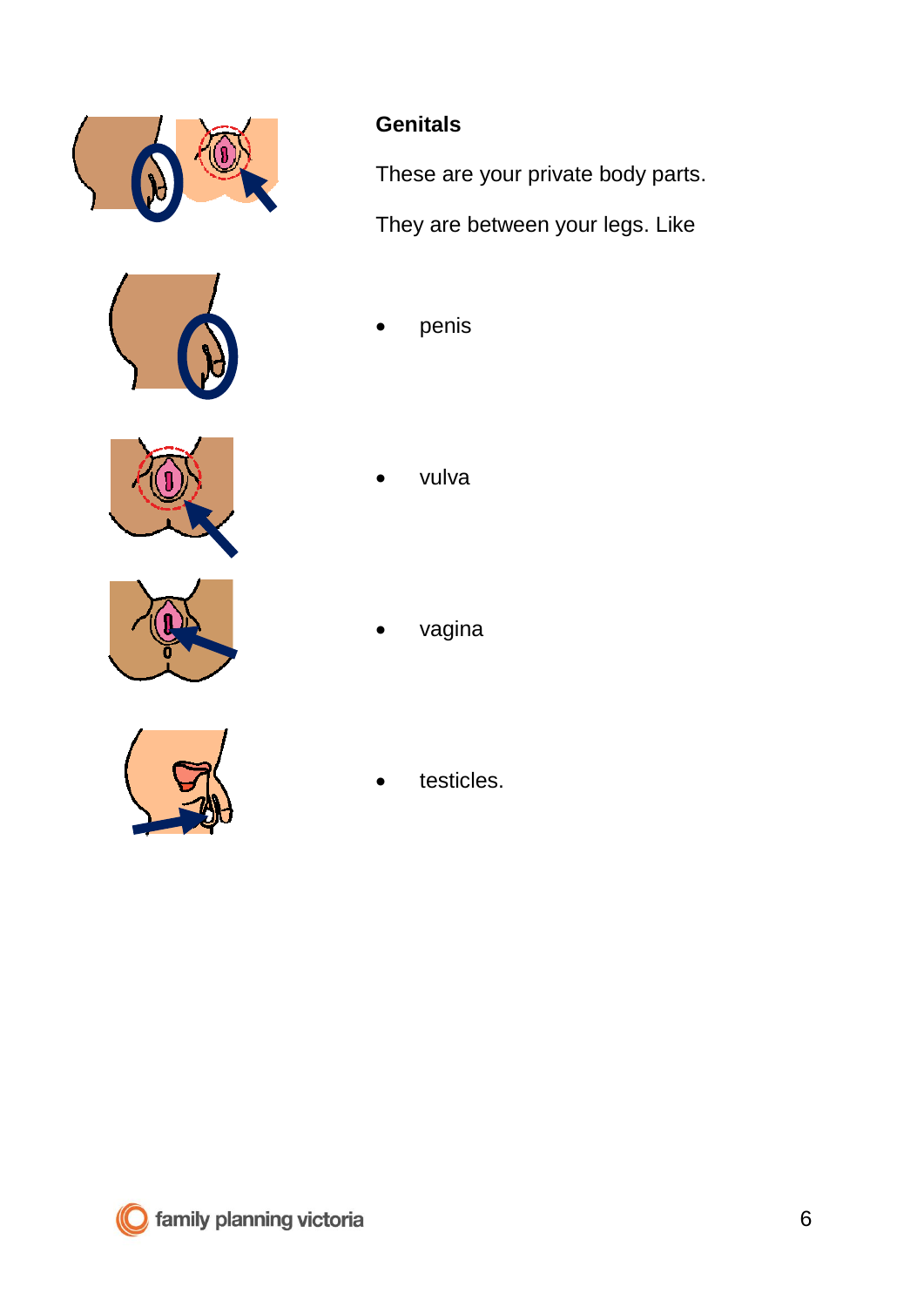

#### **Hormones**

Everybody has hormones.

You can **not** see your hormones.

They are special chemicals.

They send messages to make changes to a body. Like, when your body changes to an adult.



#### **Intercourse**

It is one way you can have sex.

The penis goes into the vagina.



#### **Masturbation.**

You do this by yourself.

You touch your own body and it feels

- nice
- calm or exciting
- good.

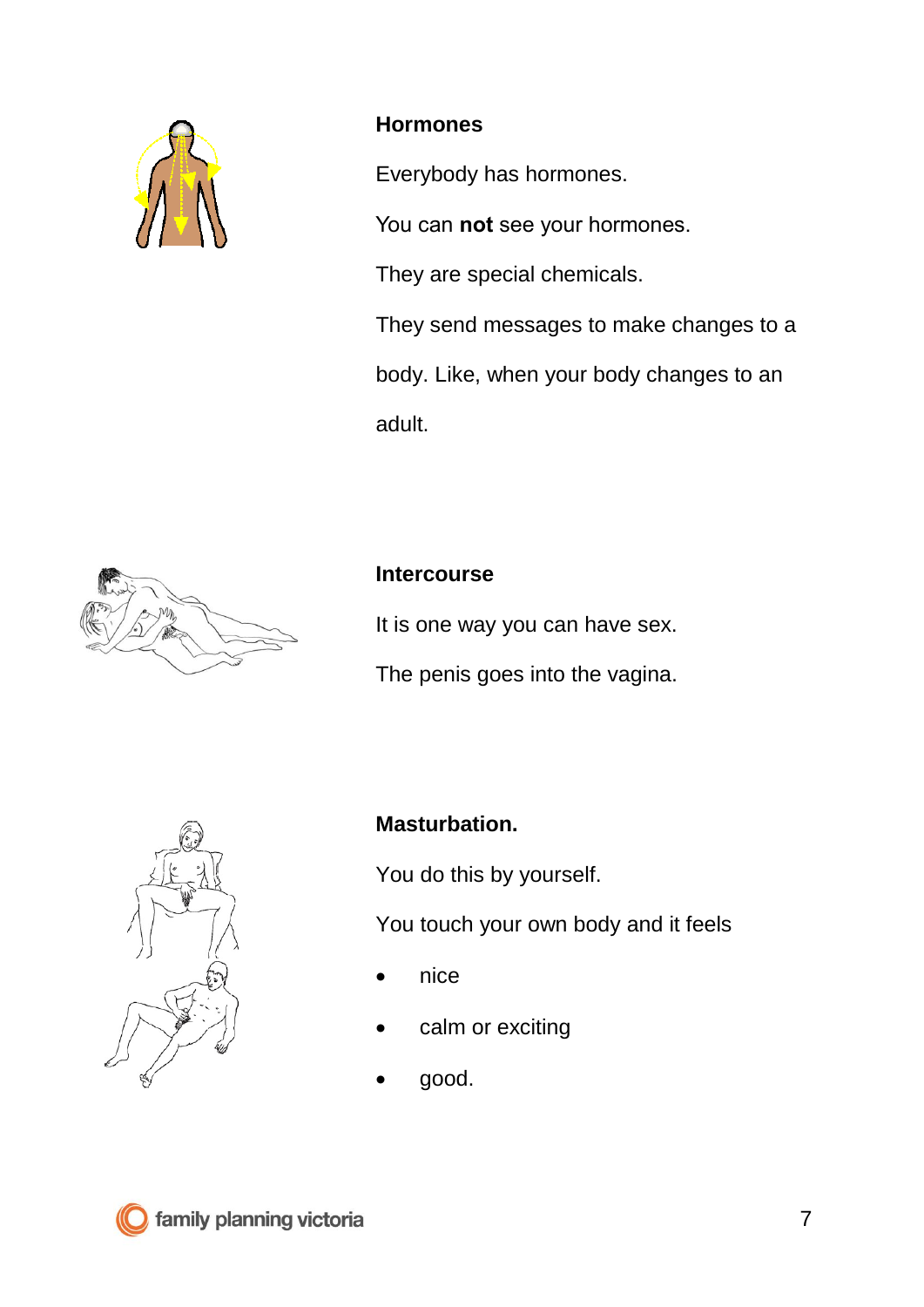

#### **Mutual Masturbation**

You do this with a partner.

You touch or rub each others body

and it feels

- nice
- calm or exciting
- good.



# **Oral Sex**

You use your mouth and tongue.

You use them on a partner's private parts.

Like, kiss or lick or suck the

- vulva
- penis.



#### **Ovaries**

The place where the ova are kept until they

are ready for making a baby.

There are 2 ovaries.

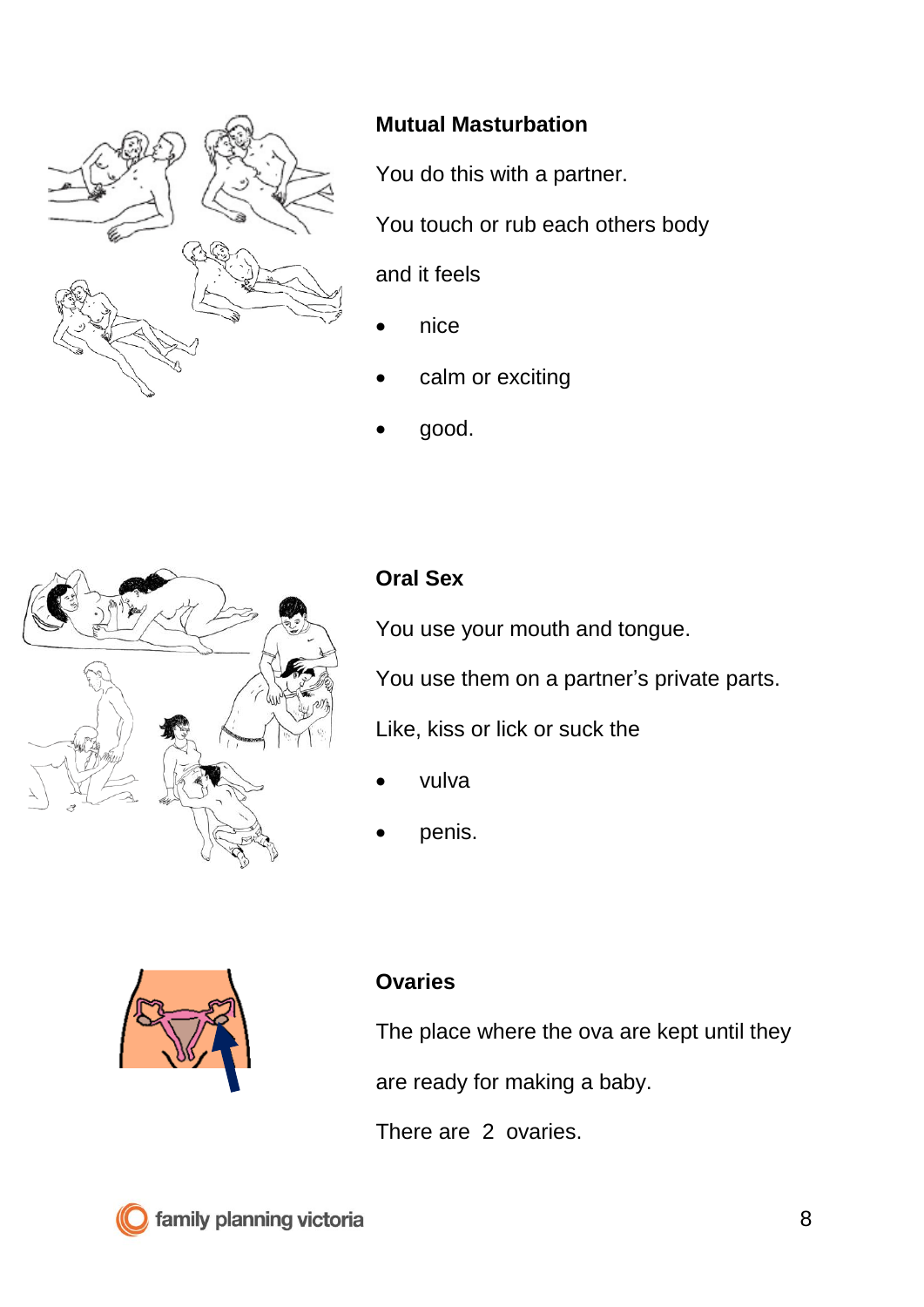#### **Ovum**

It is the female cell used to make a baby.

It is sometimes called an egg.

More than 1 ovum is called ova.

Ova are inside the female.

They are in the ovaries.



#### **Penis**

Most males have a penis. It hangs between the legs. It is the soft tube at the front of the body. Wee and semen come out of it. It is sometimes called a dick.

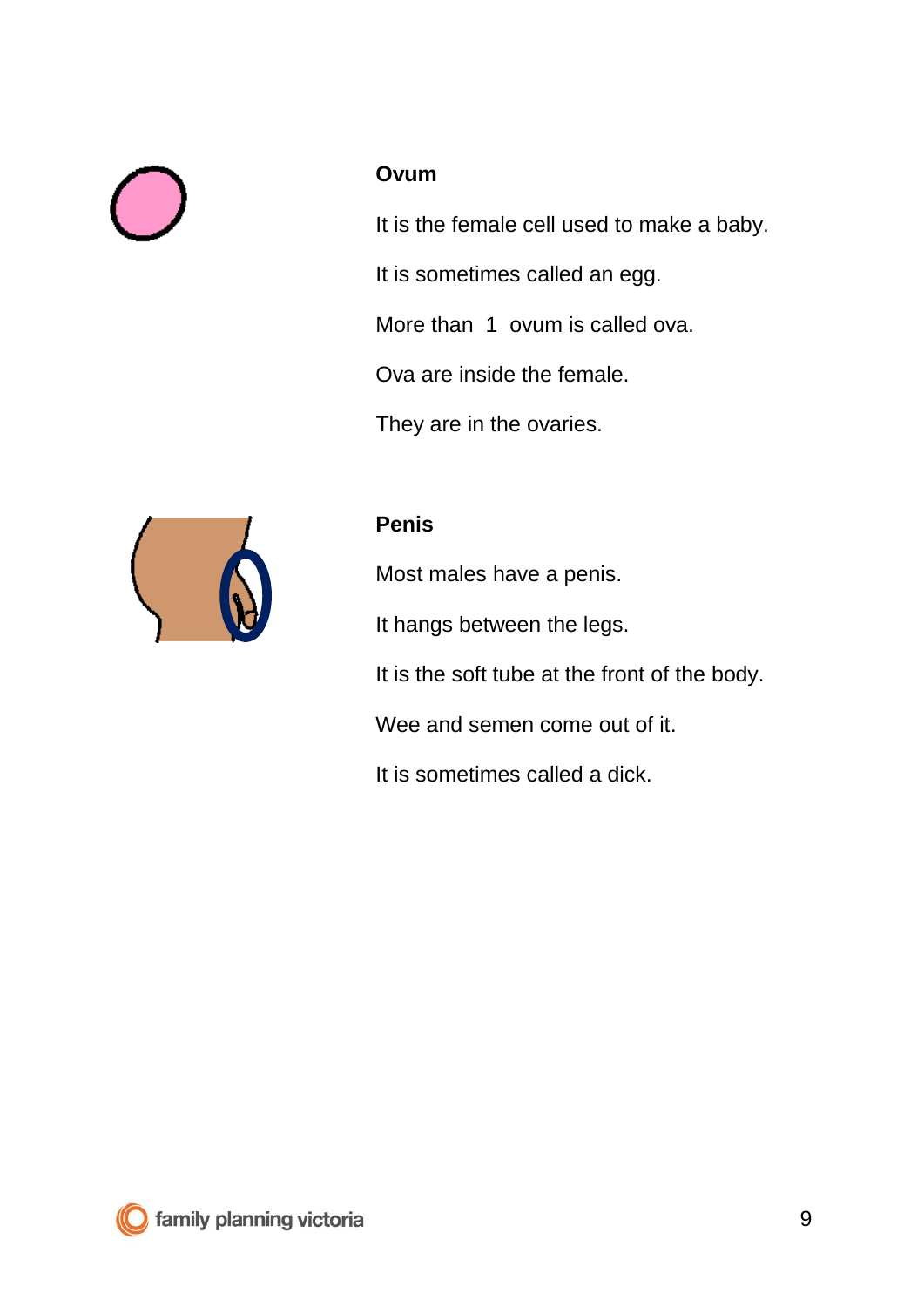





# **Private Parts**

Your private parts are your

- breasts
- penis
- vulva
- bottom and anus.

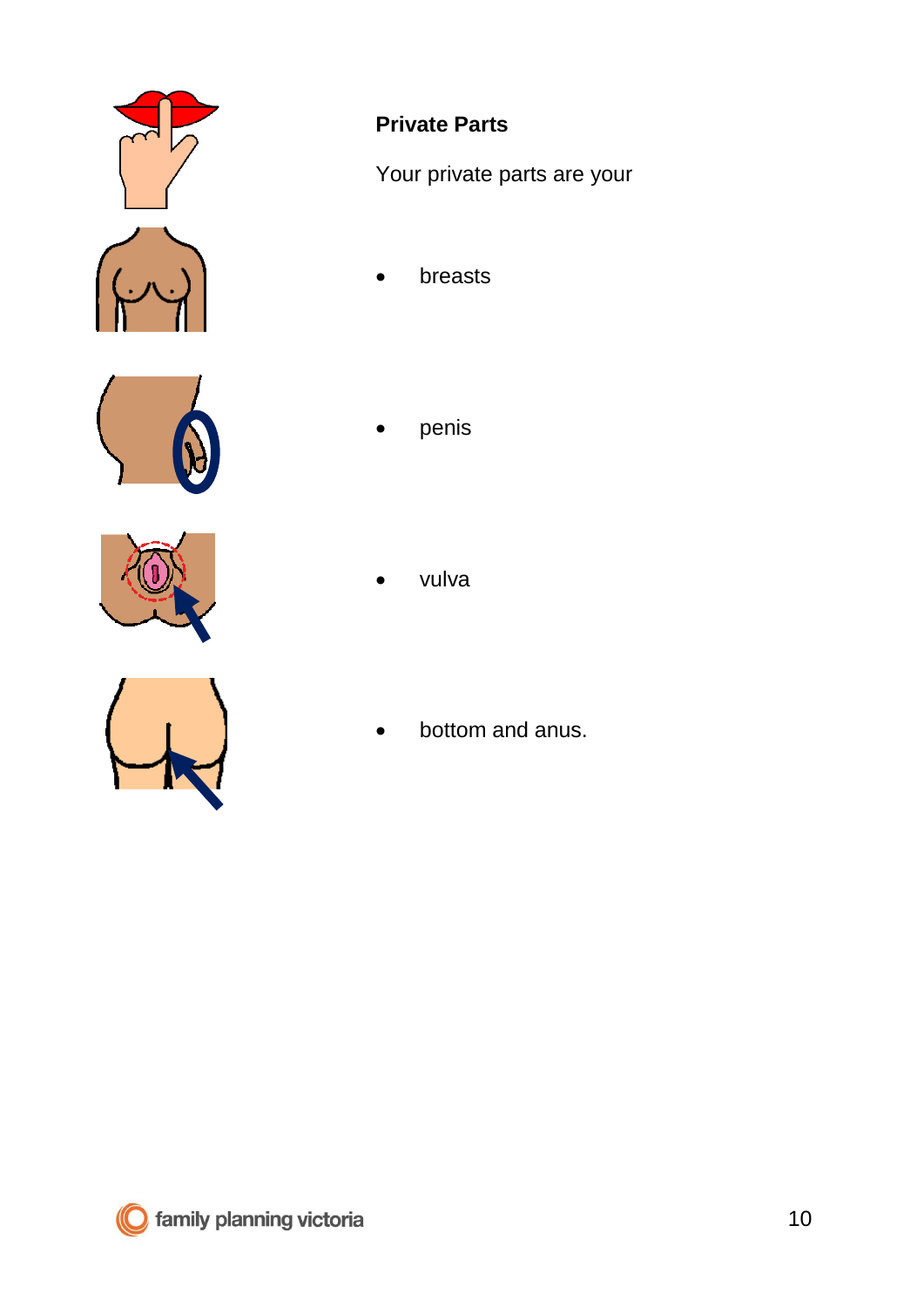





# **Rectal mucous**

Fluid made by the rectum

#### **Rectum**

The tube inside the anus.

The poo is kept here until it is ready to

come out.

# **Sex Toy**

A device used for having sex

• by yourself

#### **or**

with a partner.

It is often in the shape of genitals.



#### **Semen**

It comes out of the penis.

It only comes out when the penis is hard.

It is a white sticky fluid.

It has sperm in it.

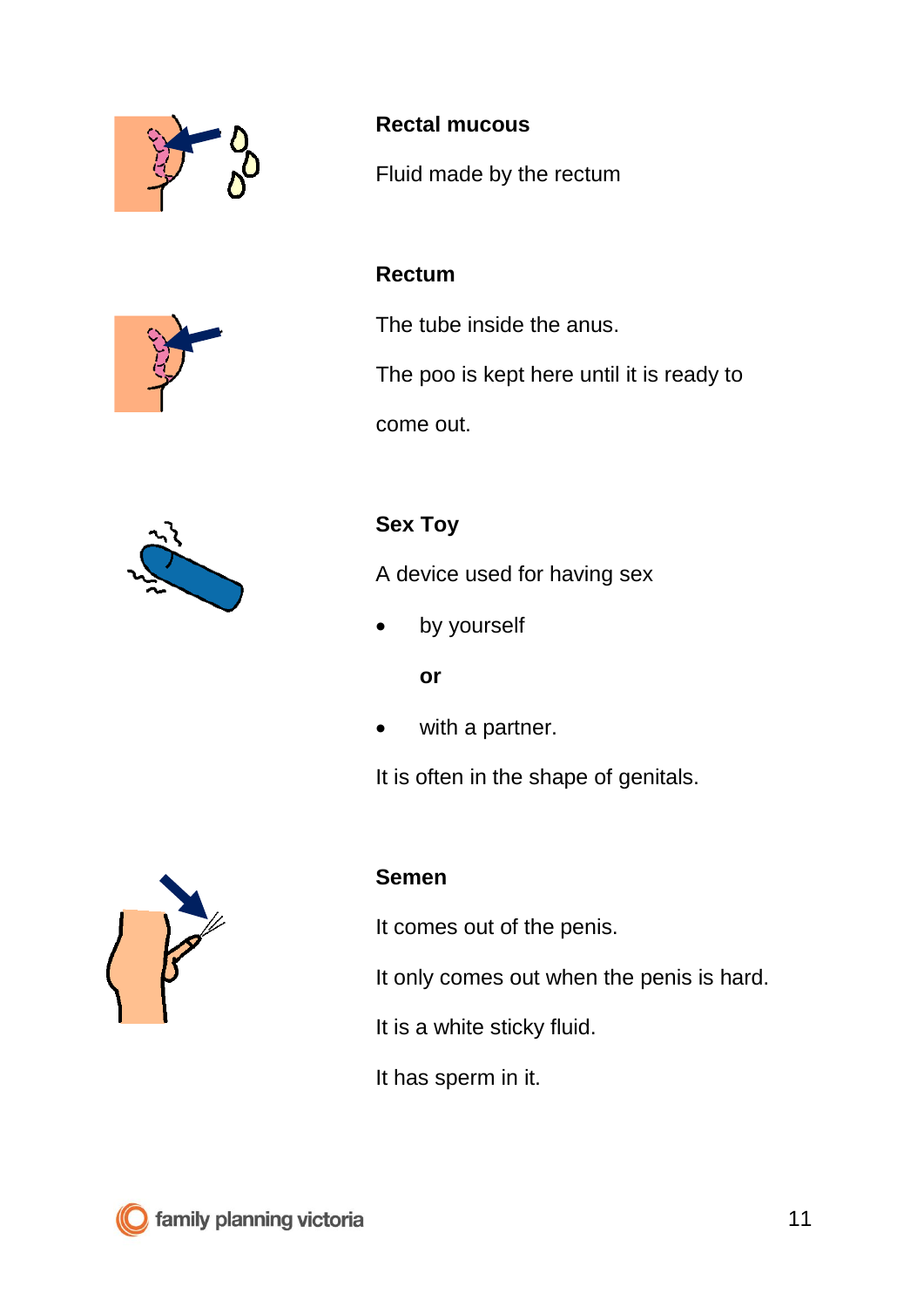





#### **Sterile**

There are **no** germs. It is very clean.

Like, an operating theatre.

#### **Testicles**

Egg shaped balls that hang under a penis.

This is where the sperm are kept.

The part inside a female where the baby grows.



# **Vagina**

**Uterus**

Most females have a vagina.

It is a stretchy tube inside the body.

The opening of the vagina is between the

legs in the vulva.



# **Vaginal mucous**

Fluid made by the vagina.

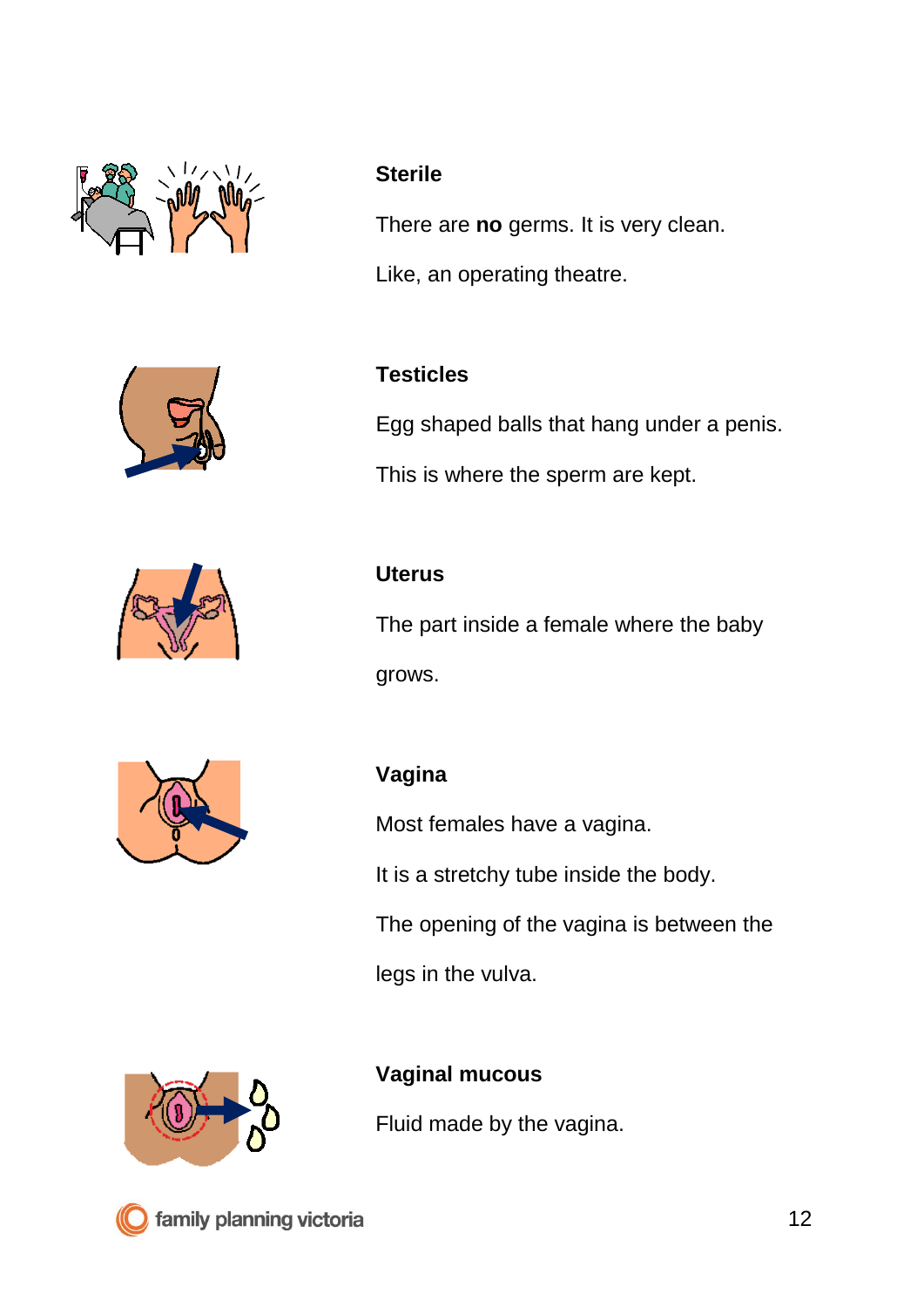

## **Virus**

It is a germ. It is tiny.

You can only see a virus with a microscope.

Some viruses can make you sick.

#### **Vulva**

Most females have a vulva.

It is

- between the legs
- the outside parts that you can see.